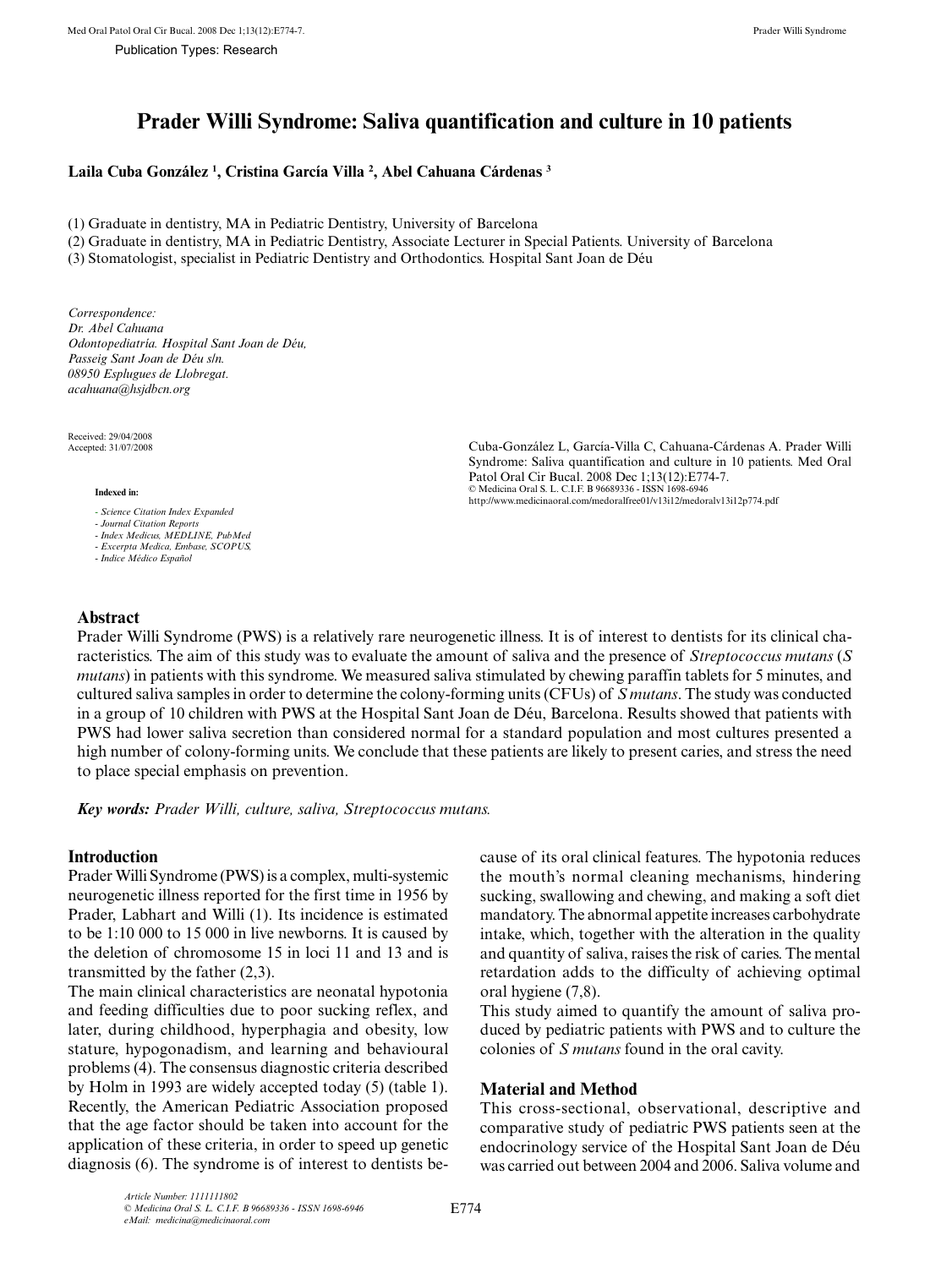| Major criteria                                                                                                                       | Neonatal and infantile central hyptonia                   |
|--------------------------------------------------------------------------------------------------------------------------------------|-----------------------------------------------------------|
|                                                                                                                                      | gradually improving with age                              |
|                                                                                                                                      | Feeding problems in infancy with need for                 |
|                                                                                                                                      | special feeding techniques and poor weight                |
|                                                                                                                                      | gain/failure to thrive                                    |
|                                                                                                                                      | Rapid weight gain between 1 and 6 years of<br>$\bullet$   |
|                                                                                                                                      | age causing central obesity                               |
|                                                                                                                                      | Hyperphagia<br>$\bullet$                                  |
|                                                                                                                                      | Facial features: narrow bifrontal diameter,               |
|                                                                                                                                      | almond-shaped eyes, down-turned corners                   |
|                                                                                                                                      | of the mouth                                              |
|                                                                                                                                      | Hypogonadism<br>$\bullet$                                 |
|                                                                                                                                      | Decreased fetal movement and infantile<br>$\bullet$       |
| Minor criteria                                                                                                                       | lethargy improving with age                               |
|                                                                                                                                      | Characteristic behavior problems, temper<br>$\bullet$     |
|                                                                                                                                      | obsessive/compulsive behavior;<br>tantrums,               |
|                                                                                                                                      | rigid, manipulative, steal and lie                        |
|                                                                                                                                      | Sleep disturbance or sleep apnea<br>$\bullet$             |
|                                                                                                                                      | Short stature for genetic background<br>$\bullet$         |
|                                                                                                                                      | Hypopigmentation<br>$\bullet$                             |
|                                                                                                                                      | Small hands with straight ulnar border<br>$\bullet$       |
|                                                                                                                                      | Esotropia, myopia<br>$\bullet$                            |
|                                                                                                                                      | Thick, viscous saliva<br>$\bullet$                        |
| Supportive findings                                                                                                                  | High pain threshold<br>$\bullet$                          |
|                                                                                                                                      | Decreased vomiting<br>$\bullet$                           |
|                                                                                                                                      | Scoliosis and or kyphosis<br>$\bullet$                    |
|                                                                                                                                      | Early adrenarche<br>$\bullet$                             |
|                                                                                                                                      | Osteoporosis<br>$\bullet$                                 |
|                                                                                                                                      | Unusual skill with jigsaw puzzles<br>$\bullet$            |
|                                                                                                                                      | Normal neuromuscular studies<br>$\bullet$                 |
| Scoring: major criteria are weighted at 1 point<br>each. Minor criteria are weighted at 0,5 point.<br>Requirements for diagnosic are | Children 3 years of age or younger: 5 points              |
|                                                                                                                                      | (minimum 4 major criteria)                                |
|                                                                                                                                      | Children older than 3 years of age: 8 points<br>$\bullet$ |
|                                                                                                                                      | (minimum 5 major criteria)                                |

| Table 1. Diagnostic criteria for Prader-Willi syndrome. |  |
|---------------------------------------------------------|--|
|---------------------------------------------------------|--|

the number of CFUs of S *mutans* were evaluated.

The study group comprised 10 patients with PWS, out of the 23 seen at the endocrinology service between 1994 and 2004: seven girls and three boys aged between 4 and 13 (mean age: 8.6). The 13 other patients were not included in the study group because they could not be located or because they were now over 18 years of age. All had been genetically diagnosed. The endocrinology service provided a list of the patients with the syndrome, whom we then contacted by telephone. The nature and objectives of the study were explained to the parents or tutors. Patients were instructed not to eat, smoke, brush their teeth, or use antimicrobial mouthwash in the two hours prior to collecting the samples; fluoride varnishes were not allowed in the two weeks prior to the test, nor antibiotic treatment in the previous month. Written, informed consent was obtained from the parents or tutors prior to the start of the procedure and the study was approved by the hospital's ethics committee. We decided to study stimulated saliva because the amount obtained without stimulation would have been insufficient to perform and quantify the culture.

Subjects chewed a paraffin tablet for five minutes in order to stimulate saliva, which they then spat out into a receptacle. After five minutes the saliva volume was measured using 1 to 5 ml syringes. To quantify the CFUs of *S mutans* we used the Dentocult® SM Strip Mutans test (Orion Diagnostica Oy, Espoo, Finland) (9) (fig. 1), which comprises a set of plastic strips on which the sa-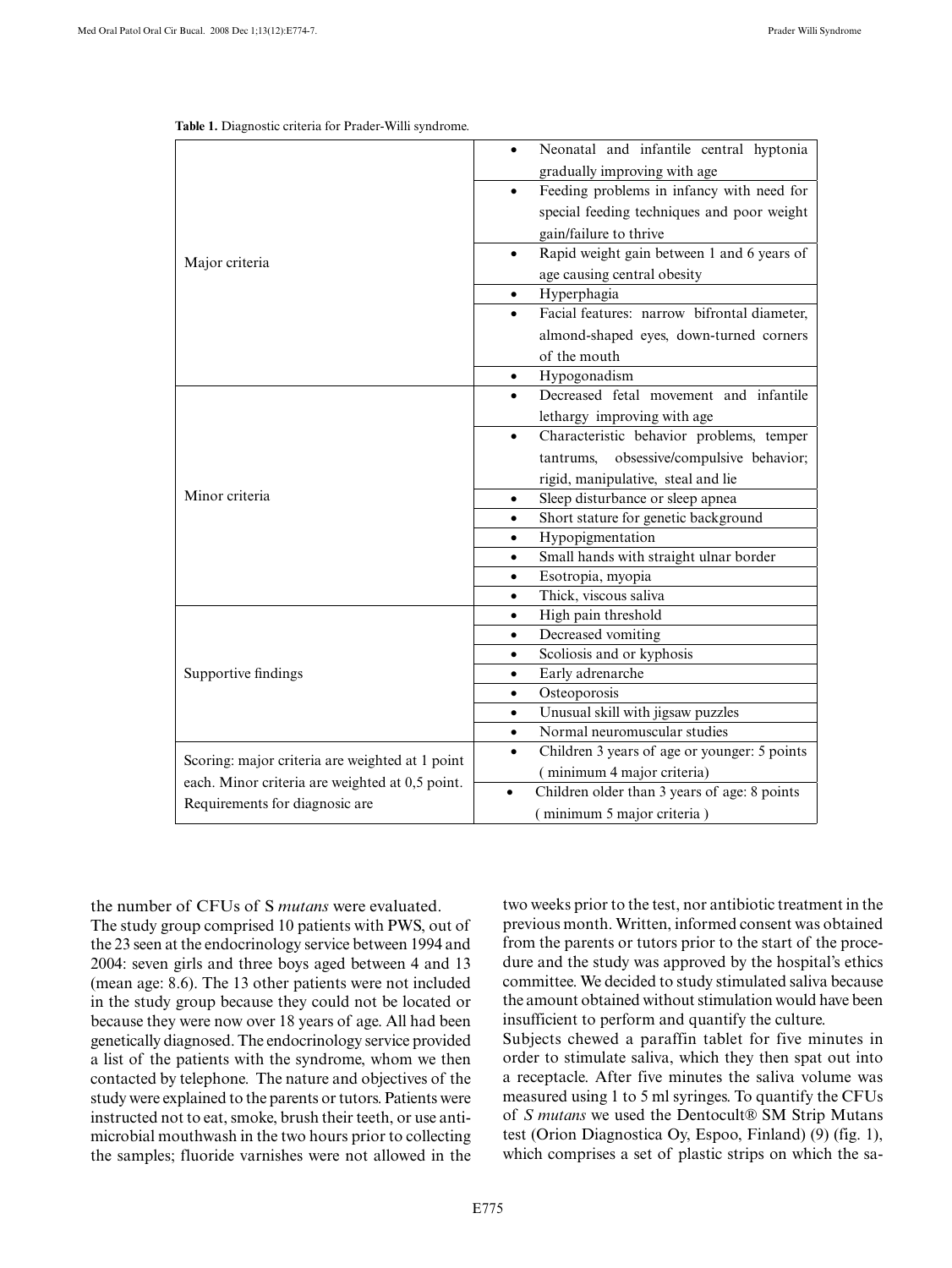

**Fig. 1.** Dentocult® SM Strip Mutans test.

liva sample is collected, and a liquid culture medium in which a growth inhibitor for other bacteria is deposited. Following the manufacturer's instructions, after the first minute of chewing, the sample for the *S mutans* culture was collected by passing the plastic strips over the surface of the patient's tongue. The sample was then submerged in the culture tube and incubated at 36ºC for 48 hours at the microbiology service of the Hospital Sant Joan de Déu. After this time, the samples were classified in 4 groups according to the table provided by the Dentocult® SM Strip Mutans system: 0 below 10 000 CFU, 1 below 100 000 CFU, 2 between 100 000 and 1000 000 CFU and 3 above 1000 000 CFU.

### **Results**

Of the ten patients included, three were unable to collaborate in the evaluation of saliva volume due to their mental retardation. The results for the amount of stimulated saliva were in the range of 0.1 to 5 ml five minutes after collection, the mean value being 1.53 ml/5min.

Bacterial cultures could be performed in 10 patients: six presented CFU value 3, two CFU value 2, and two CFU value 1.

#### **Discussion**

The main clinical features of patients with PWS have been reported to be neonatal hypotonia and feeding problems due to the inability to suck well, and later, during childhood, hyperphagia and obesity, low stature, low saliva volume, hypogonadism, and learning and behavioural problems (1,3-5).

Due to the medical complexity of patients with this syndrome, we stress the importance of the participation of a multidisciplinary team to provide integral treatment (3, 11).

As in the study by Bailleul-Forestier I et al. (9), our sample of patients with the syndrome was small, since the incidence of the disease is low. In addition, the inability of some patients to collaborate fully limited the collection of samples for analysis.

Various studies have confirmed lack of saliva as a characteristic diagnostic trait of this syndrome (5,7,8,10,11). Although the methods we used to collect saliva differed from those used by Bailleul-Forestier I et al. (9), we also found that the production of saliva in patients with PWS was low. According to Sreebny (11) the normal value for stimulated saliva is 1.2 ml/min. In our study, which lasted 5 minutes, the normal score would thus be 6 ml, but the mean value in our PWS group was 1.53 ml/5min, considerably lower than normal. The limitation of this comparison is that Sreebny's study was not performed in a pediatric population. Bearing in mind the importance of saliva in the maintenance of oral and dental health, the low saliva volume recorded in these patients represents a risk factor for the development of caries.

Sixty per cent of the group studied had a CFU value > 1 000 000. This finding suggests that children with PWS have a high risk of caries, according to the ADA classification and the instructions of the manufacturers of the Dentocult® method (Orion Diagnostica Oy, Espoo, Finland), which considers CFU scores of 100 000 and above as high risk.

#### **Conclusions**

Our results stress the importance of establishing a series of preventive measures such as a first oral examination when the first temporary teeth erupt, oral hygiene supervised by parents or tutors, use of topical fluoride, periodic checkups, and dental treatment as necessary, always bearing mind the patient's capacity to collaborate.

It is also important to evaluate other factors to classify the risk of caries in this group of patients, such as the bacterial plaque index, caries index, and diet. These recommendations open up new areas for further study.

#### **References**

1. Cruz M, Bosch J. Atlas de síndromes pediátricos. Síndromes de obesidad sección 6. Barcelona: Espaxs; 1998. p. 116.

2. Thomas NS, Durkie M, Potts G, Sandford R, Van Zyl B, Youings S, et al. Parental and chromosomal origins of microdeletion and duplication syndromes involving 7q11.23, 15q11-q13 and 22q11. Eur J Hum Genet. 2006 Jul;14(7):831-7.

3. Scardina GA, Fucà G, Messina P. Oral diseases in a patient affected with Prader-Willi syndrome. Eur J Paediatr Dent. 2007 Jun;8(2):96-9.

4. Cortés M F, Alliende R MA, Barrios R A, Curotto L B, Santa María V L, Barraza O X, et al. Clinical, genetic and molecular features in 45 patients with Prader-Willi syndrome. Rev Med Chil. 2005 Jan;133(1):33- 41.

5. Holm VA, Cassidy SB, Butler MG, Hanchett JM, Greenswag LR, Whitman BY, et al. Prader-Willi syndrome: consensus diagnostic criteria. Pediatrics. 1993 Feb;91(2):398-402.

6. Gunay-Aygun M, Schwartz S, Heeger S, O'Riordan MA, Cassidy SB. The changing purpose of Prader-Willi syndrome clinical diagnostic criteria and proposed revised criteria. Pediatrics. 2001 Nov;108(5):E92.

7. Salako NO, Ghafouri HM. Oral findings in a child with Prader-Labhart-Willi syndrome. Quintessence Int. 1995 May;26(5):339-41.

8. Bazopoulou-Kyrkanidou E, Papagiannoulis L. Prader-Willi syndrome: report of a case with special emphasis on oral problems. J Clin Pediatr Dent. 1992 Fall;17(1):37-40.

9. Bailleul-Forestier I, Verhaeghe V, Fryns JP, Vinckier F, Declerck D,